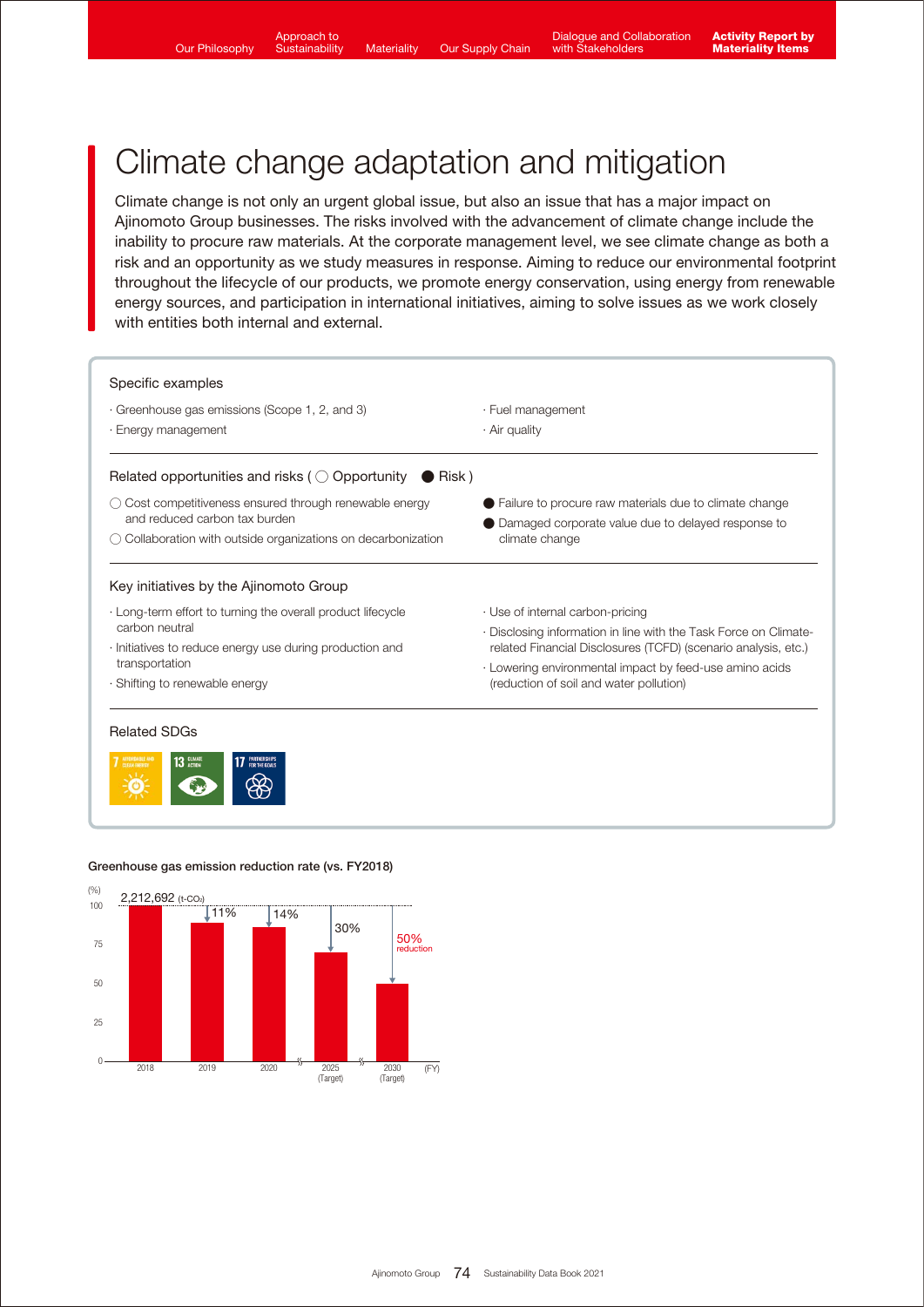Approach

GRI102-11 GRI201-2

[> Integrated Report](https://www.ajinomoto.co.jp/company/en/ir/library/annual/main/08/teaserItems1/00/linkList/0/link/Integrated%20Report%202021_E_A4.pdf#page=34)  2021 P33-34 [> CDP Climate](https://www.ajinomoto.com/sustainability/pdf/2021/Ajinomoto_CDP_ClimateChange_2021.pdf) **Change** 

## Response to climate change risks

The Ajinomoto Group uses the bounty of nature such as agricultural products. We understand that responding to climate change is an urgent issue in conducting business in a sustainable manner.

 Ajinomoto Group greenhouse gas (GHG) emissions for fiscal 2020 were a total of 1.91 million tons of CO2, comprising Scope 1 and 2, with 87% of the total coming from the top five countries including Japan, the United States, and Thailand. Furthermore, the total GHG emissions over the entire product life cycle, which includes Scope 3 emissions came to approximately 13.7 million tons of CO2, with these Scope 3 emissions comprising more than 85% of the total.

### $CO<sub>2</sub>$  emissions (Scope 1 and 2) by area<sup>[1]</sup> (Fiscal 2020)



[1] Turkey is included in Asia/Africa.

For fiscal 2030, we have set a target of a 50% reduction in Scope 1 and 2 GHG emissions over fiscal 2018 levels (we obtained SBT approval in April 2020). As measures to meet this goal, we are promoting energy-saving activities, a switch to fuels with low GHG emissions, the use of renewables such as biomass and solar power, and the introduction of lower energy-consumption processes. For Scope 3 emissions, we have set a fiscal 2030 target of a 24% reduction over fiscal 2018 levels. Of these, raw materials are causing approximately 60% of total GHG emissions over the whole product life cycle, therefore we are encouraging raw materials suppliers to reduce their GHG emissions, and are considering the introduction of new technologies such as on-site ammonia production.

 At the same time, we will evaluate the risks and opportunities of climate change on our business, and actively disclose relevant information based on the four perspectives of governance, strategy, risk management, and metrics and targets.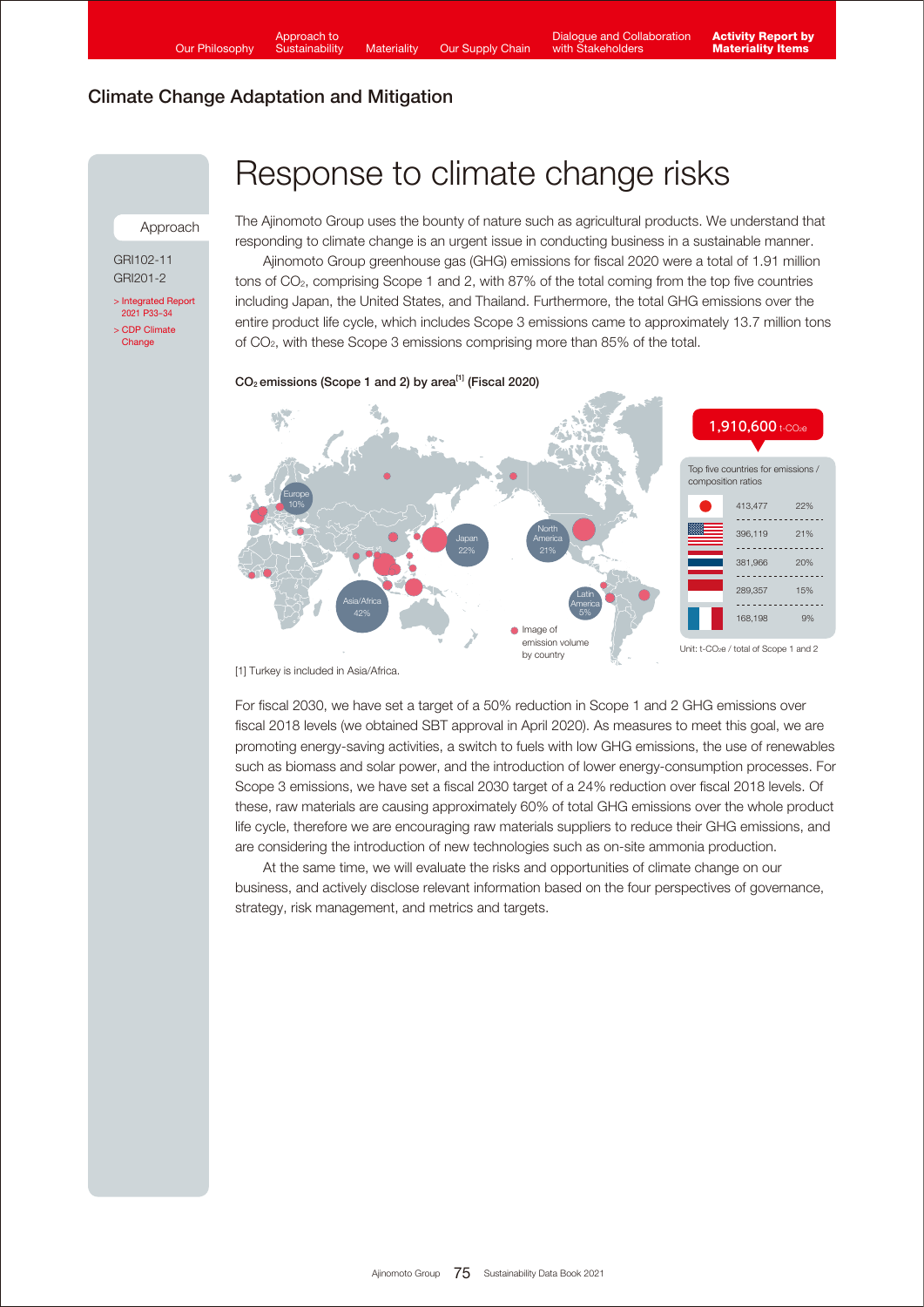### Governance

In the Ajinomoto Group, we honestly comply with the Ajinomoto Group Policy (AGP) that shows the ideal way of thinking and action that the Group companies and their officers and employees should comply with, continue to develop and properly operate our internal control system, strengthen our system that considers sustainability as an active risk-taking system, and continuously enhance our corporate value.

 The board of directors has established the Sustainability Advisory Council, and establishes a system to recommend the Group's approach to sustainability and ESG from a multiple-stakeholder perspective. It determines materiality items related to sustainability that serve as guidelines for ASV management, including items related to climate change.

 The Executive Committee has established the Sustainability Committee and selects and extracts risks and opportunities at the companywide management level, including those related to climate change, and assesses the degree of impact, formulates measures, and manages their progress.

### **Strategy**

Products in the Ajinomoto Group's business domains range from food such as seasonings, frozen foods and coffee to healthcare. Further, our operations span the globe. Climate change may impact Group operations in many ways. Major natural disasters may become diminished our business activities, affecting our ability to procure raw materials and fuel. Disasters may also alter the consumption of our products.

We review production over the short, medium, and long terms, considering the physical risks of climate change (droughts, floods, rising sea levels, changes in yield of our main raw materials, etc.) and transition risks (introduction of carbon tax, rising energy prices, tight supply and demand and price increases of our main raw materials due to competition with other food sources and biofuels, etc.).

 Since fiscal 2018, we have included a scenario analysis of the impacts of climate change on our business. We also established a framework for a more quantitative assessment of risk based on the TCFD recommendations. As a result of scenario analyses, we are reviewing counterstrategies related to physical and transition risks, such as switching to energy sources with low GHG emissions.

### Risk management

In light of politics, economics, social conditions, climate change, and other circumstances surrounding the Group, the Sustainability Committee determines the overall level of risks reflecting the impact on our business and likelihood of occurrence. The committee then identifies the significant risks Group-wide and considers strategies in response.

 Climate-related risks are regarded as part of significant risks Group-wide. We evaluate the impact of physical risks and transition risks, such as legal risks and market risks, based on published reports and expert advice. The committee's review and recommendations are reported to the Executive Committee and the Board of Directors at least once a year.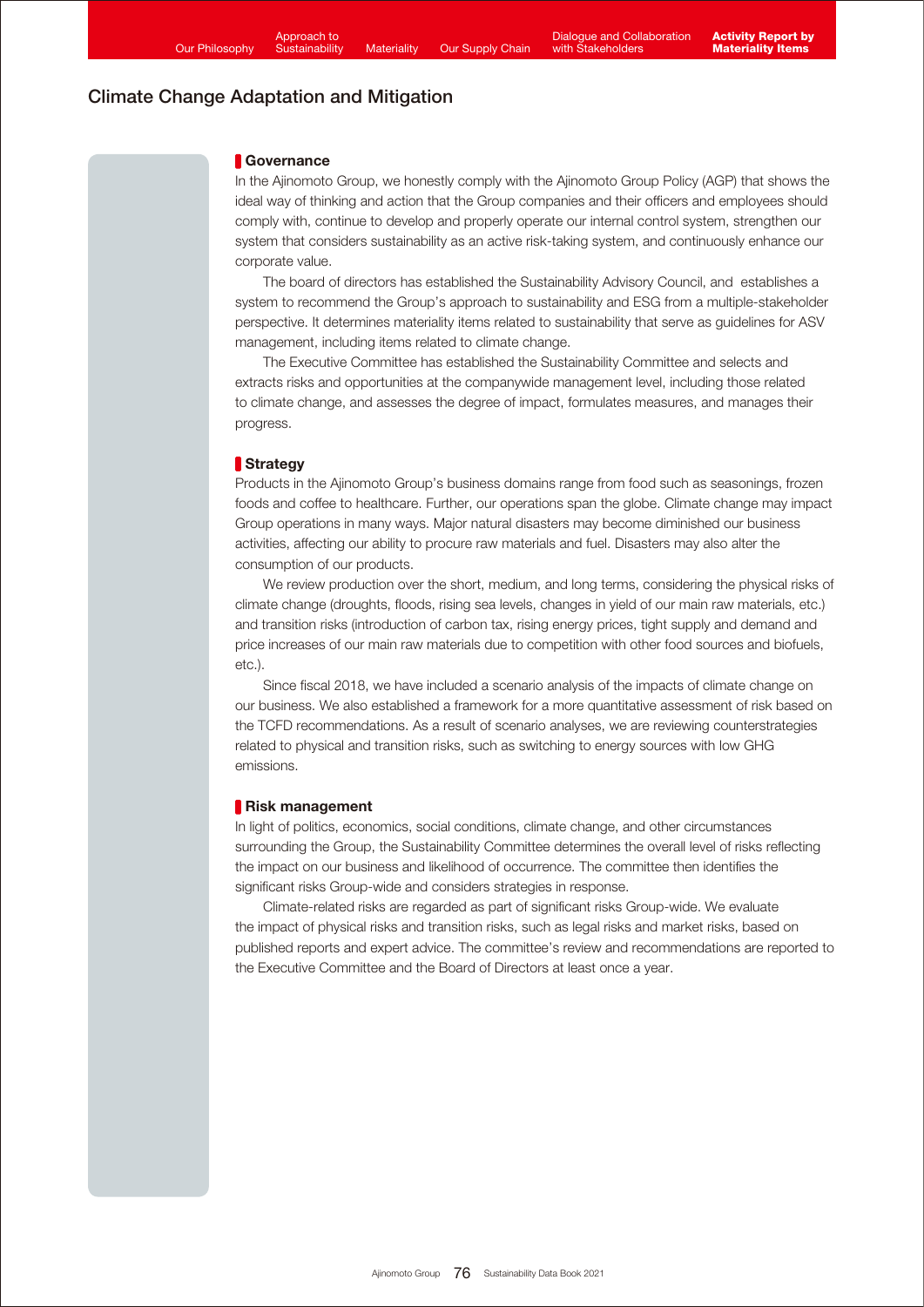**Metrics and targets** 

### Climate Change Adaptation and Mitigation

#### Performance

GRI201-2 GRI305-4 GRI305-5

[> P72](https://www.ajinomoto.com/sustainability/pdf/2021/SDB2021en_ems.pdf#page=5)

In our 20-25 MTP, the Ajinomoto Group aims to reduce GHG emissions by 50% by fiscal 2030 (compared with fiscal 2018).

Total Scope 1 and 2 GHG emissions for fiscal 2020 were down 63,090 tons of CO<sub>2</sub> over the previous fiscal year, 14% down on the base year of fiscal 2018. This was well above the target for fiscal 2020. The main reason for this was a drop in production volumes at many of our plants due in part to the spread of COVID-19. On the other hand, Scope 3 emissions were down 33,859 tons of CO<sub>2</sub> over the previous fiscal year, a 1% drop over the base year of fiscal 2018; however, this failed to meet targets.

 In fiscal 2021, we plan to formulate and implement a detailed plan for cutting GHG emissions by half. Additionally, we plan to formulate measures with which to promote decarbonization by using internal carbon pricing<sup>[1]</sup>, and promote a plan in collaboration with Scope 3 raw materials suppliers. [1] A system in which companies set their own internal carbon price, promoting low-carbon investment and countermeasures.

This system is used as an incentive to promote energy conservation, to identify revenue opportunities and risks, and as a guide in investment decision-making.

#### GHG emission reduction rate

|                                                            | FY2020      |              | FY2021        | FY2030       |
|------------------------------------------------------------|-------------|--------------|---------------|--------------|
|                                                            | Target      | Result       | Target        | Target       |
| Scope 1 and 2: GHG emission<br>reduction rate (vs. FY2018) | 9% decrease | 14% decrease | 14%+ decrease | 50% decrease |
| Scope 3: GHG emission<br>reduction rate (vs. FY2018)       | 4% decrease | 1% decrease  | 6% decrease   | 24% decrease |

#### GHG emissions calculated from  $|EA^{[2]}CO_2$  emissions factors

 $(t-CO<sub>2</sub>e)$ 

|                                             | FY2016    | FY2017     | FY2018     | FY2019     | FY2020     |
|---------------------------------------------|-----------|------------|------------|------------|------------|
| Scope 1 emissions                           | 1,270,429 | 1,244,676  | 1,196,969  | 1,013,315  | 1,008,811  |
| Scope 2 emissions (Market-<br>based method) | 1,121,770 | 1,072,248  | 1,015,723  | 960,375    | 901,789    |
| Scope 1 and 2 total<br>emissions            | 2,392,199 | 2,316,924  | 2,212,692  | 1,973,690  | 1,910,600  |
| Scope 3 emissions                           |           | 11,972,183 | 11,933,273 | 11,821,564 | 11,787,705 |

[2] International Energy Agency

#### GHG emissions per volume unit calculated from IEA  $CO<sub>2</sub>$  emissions factors

|                                                                                 | FY2016 | FY2017 | FY2018    | FY2019    | FY2020    |
|---------------------------------------------------------------------------------|--------|--------|-----------|-----------|-----------|
| Scope 1 and 2 emissions<br>per volume unit (intensity per<br>ton of product)    | 0.90   | 0.86   | 0.84      | 0.79      | 0.79      |
| Reference value:<br>Production volume<br>(1,000)                                | 2,657  | 2,684  | 2,627     | 2,512     | 2,423     |
| Scope 1 and 2 emissions<br>per volume unit (intensity per<br>million yen sales) |        |        | 1.99      | 1.79      | 1.78      |
| Consolidated sales<br>(million yen)                                             |        |        | 1,114,308 | 1,100,039 | 1,071,453 |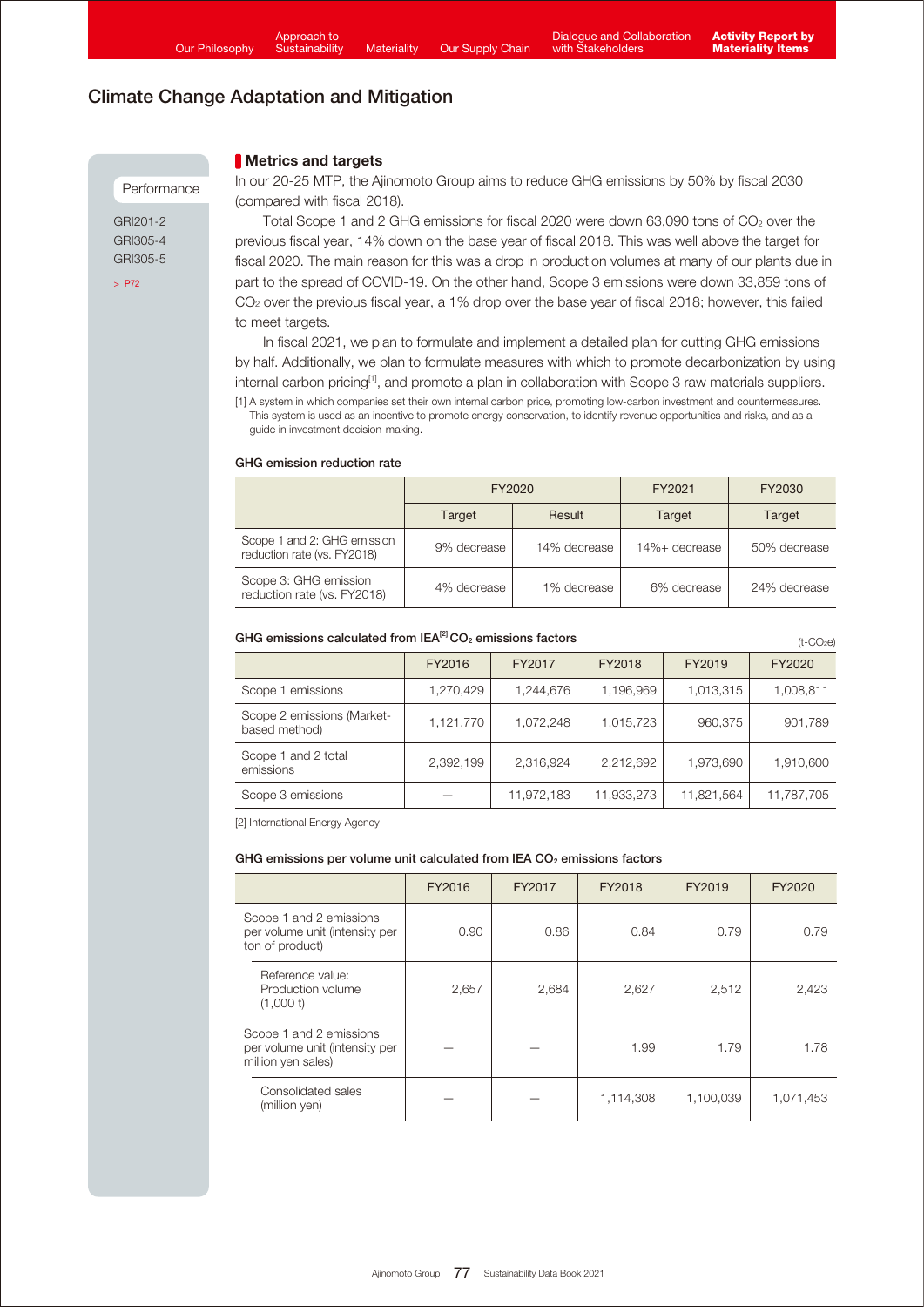NOx and other atmospheric emissions

(tons)

GRI305-6 GRI305-7

|                      | FY2018 | FY2019    | FY2020 |
|----------------------|--------|-----------|--------|
| Nitrogen oxide (NOx) | 9,421  | 5,224     | 6,637  |
| Sulfur oxide (SOx)   | 10,701 | 6,779     | 7,016  |
| Particulates         | 1,827  | 884       | 1,310  |
| <b>CFCs</b>          | 11     | $9^{[1]}$ |        |

[1] The figure has been revised because CFC, HCFC, and HFC have been redefined to exclude non-fluorocarbons such as natural refrigerants.

### Summary of scenario analysis conducted

Performance

GRI201-2

[> Integrated Report](https://www.ajinomoto.co.jp/company/en/ir/library/annual/main/08/teaserItems1/00/linkList/0/link/Integrated%20Report%202021_E_A4.pdf#page=35)  2021 P34

In fiscal 2019, the Ajinomoto Group has conducted a scenario analysis of the potential impact of climate change in fiscal 2050 under the assumption that the average temperature will rise by 2°C for all production sites by 2100 modeled using our mainstay umami seasoning *AJI-NO-MOTO®* . In fiscal 2020, we expanded this analysis to cover other mainstay products such as foods and specialty chemicals and analyzed the impacts in fiscal 2030 in the events that the average temperature rises by 2°C and 4°C, respectively, by 2100.

 As a result, we estimated there to be an impact of approximately 20 billion yen by fiscal 2030, and 30 billion yen by fiscal 2040 from increased risk of higher energy unit prices and higher carbon tax payments<sup>[2]</sup> due to the advancement of low-carbon societies. When considering procurement of raw materials in fiscal 2030, we expect yields of sugarcane, tapioca, etc. to remain stable. However, increased water stress in production areas, more widespread pests and diseases, and more infectious diseases in livestock may result in more instability in the procurement of corn, pork, and dairy products, etc., or an increase in unit prices. Additionally, more severe and frequent wind and water damage are expected to have an impact on raw material production volumes and distribution. For fishery resources, we predicted that quantities of skipjack tuna would remain stable, however procuring the extract could be problematic.

 Our market is expected to shrink as a result of Japan's population that is declining and aging, and global warming is expected to lead to weaker demand for warm meals and drinks. However, this also presents us with opportunities, such as an increase in ethical consumption because of the increasing sense of urgency about climate change and the increase in the use of certified raw materials and demands for traceability together with the spread of the concept of a circular economy. We expect to see increased demand for Ajinomoto Group products which have long been involved in these initiatives. An increase in health-consciousness means we also expect to see an increase in sales of products in fields we have been focusing on, such as low-calorie, low-salt, and protein-enhanced products, and products that promote vegetables intake.

 Given the results of our scenario analyses, we will bolster our decarbonization measures through the introduction of internal carbon-pricing systems so that we can avoid or mitigate the financial risks from carbon taxes, and we will promote measures such as alternative fuels and use of renewable energy. For raw materials procurement, we are strengthening our supply stabilization survey and management system that extends upstream throughout the supply chain. We are also promoting diversification of procurement partners, identification of alternative raw materials and reductions in food loss and waste by ensuring that these raw materials are fully utilized. In the market, we will develop products to seize upon these opportunities while still taking these risks into consideration.

 In fiscal 2021, we plan to conduct scenario analysis on the impacts in fiscal 2050 using the same assumptions as fiscal 2020.

[2] Calculation based on IEA data (energy unit price increase between 2040 and 2050 of 60% for heavy oil and 30% for gas; carbon taxes in 2040 of US\$140/t-CO<sub>2</sub> in advanced economies and US\$125/t-CO<sub>2</sub> in developing economies).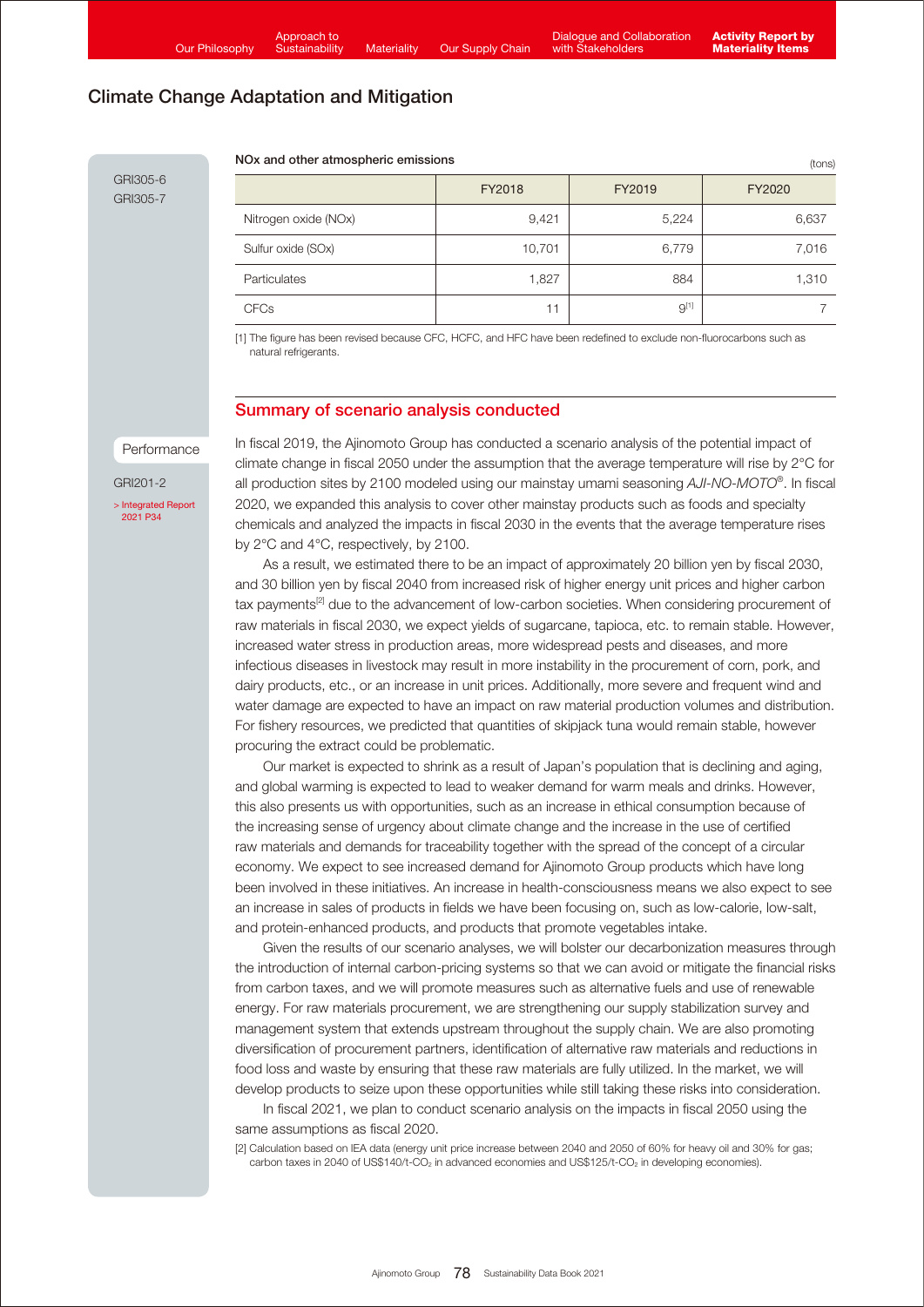| <b>Our Philosophy</b>                           | Approach to<br>Sustainability   | Materiality                                  | Our Supply Chain                                                                   | <b>Dialogue and Collaboration</b><br>with Stakeholders  |                                                                    | <b>Activity Report by</b><br><b>Materiality Items</b> |
|-------------------------------------------------|---------------------------------|----------------------------------------------|------------------------------------------------------------------------------------|---------------------------------------------------------|--------------------------------------------------------------------|-------------------------------------------------------|
| <b>Climate Change Adaptation and Mitigation</b> |                                 |                                              |                                                                                    |                                                         |                                                                    |                                                       |
|                                                 |                                 |                                              | Accelerating GHG emission reduction through internal carbon-pricing system         |                                                         |                                                                    |                                                       |
|                                                 |                                 | FY2018-2019                                  | FY2020                                                                             | FY2021                                                  | FY2022                                                             | FY2023-                                               |
|                                                 | Energy-saving<br>processes      |                                              |                                                                                    |                                                         |                                                                    |                                                       |
|                                                 | Change in fuels<br>for boilers  |                                              |                                                                                    |                                                         | Investment in<br>decarbonization<br>Accelerated change<br>in fuels | Accelerate each<br>business plan                      |
|                                                 | Promotion of<br>decarbonization |                                              |                                                                                    | Reflected in<br><b>business</b><br>plan                 |                                                                    | Reflected in<br>business<br>evaluation                |
|                                                 |                                 |                                              |                                                                                    | Consider introduction of internal carbon-pricing system |                                                                    |                                                       |
|                                                 | Opportunities and<br>risks      | <b>MSG business</b><br>FY2040 -8 billion yen | Group total<br>FY2030 -20 billion yen<br>FY2040 -30 billion yen<br><b>Contract</b> |                                                         | Scenario analysis<br>and the company of the second company of      |                                                       |

Carbon tax risk assessment

Ongoing and improved identification of opportunities and risks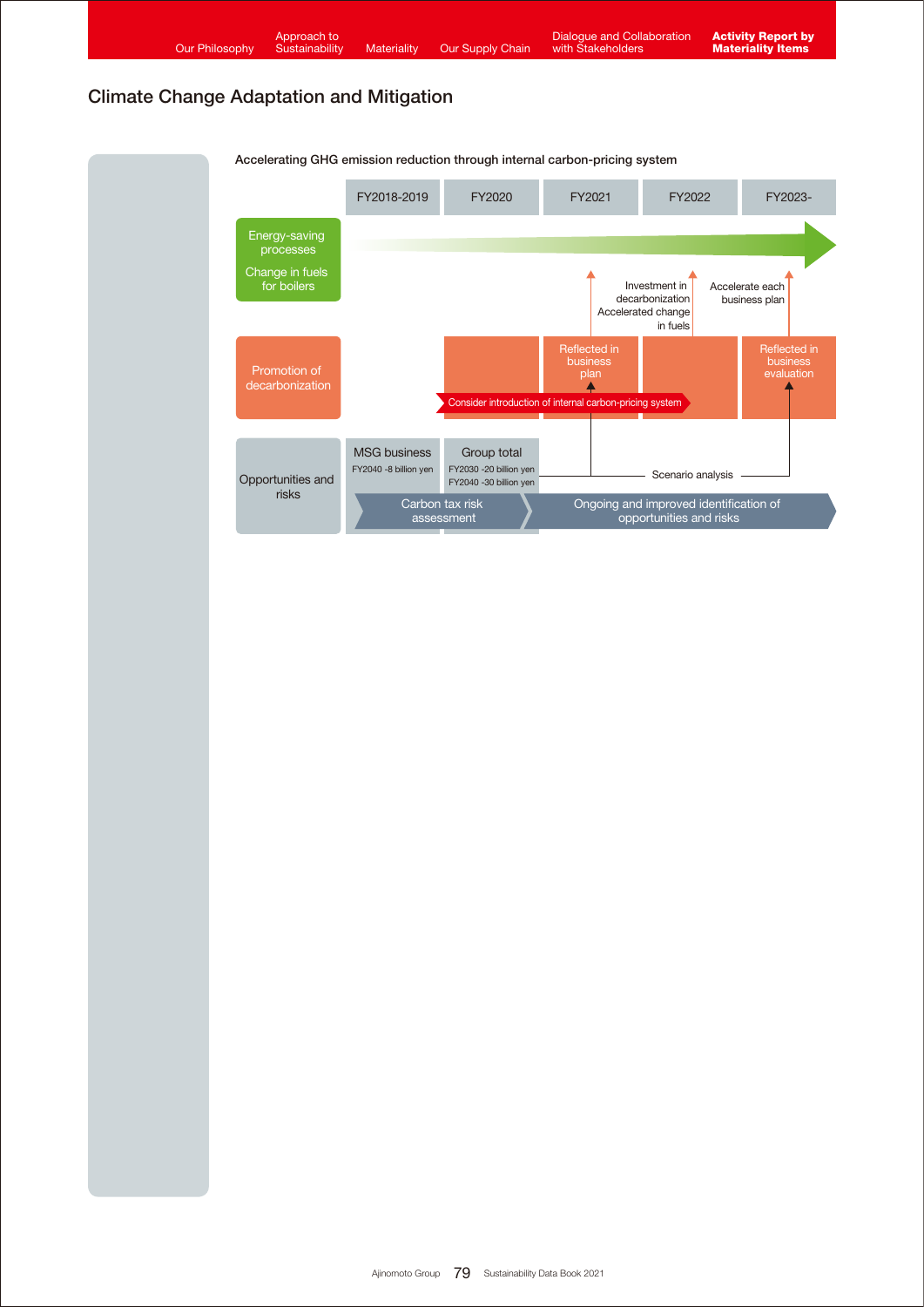# Reduction of greenhouse gas emissions in the value chain

### Bio-cycles contribute to reductions in greenhouse gas emissions

Approach

GRI302-1

The Ajinomoto Group produces amino acids through fermentation processes from crops that are easily available in each region. We use as fertilizer and feed nearly 100% of the nutritionally rich byproducts (co-products) that remain after extracting amino acids in the fermentation process. We call this type of circular amino acid fermentation processing a bio-cycle, and by introducing this in fermentation facilities around the world, we are working to reduce GHG emissions associated with production of ordinary chemical fertilizer and support sustainable agriculture.



\* The chart assumes worldwide annual Group production of approximately 0.5 million tons of the umami seasoning *AJI-NO-MOTO®* using only sugarcane. The figures for sugarcane grown and sugar production are commonly used global figures. The figures related to resources used for producing *AJI-NO-MOTO®* are based on actual statistics from the Group.

### Reducing environmental impact through on-site ammonia production

Performance

GRI302-1

[> Integrated Report](https://www.ajinomoto.co.jp/company/en/ir/library/annual/main/08/teaserItems1/00/linkList/0/link/Integrated%20Report%202021_E_A4.pdf#page=64)  2021 P63-64

Currently, ammonia is produced worldwide using the Haber-Bosch process, and this generally uses natural gas as its raw material. This production method requires high-temperature and highpressure reaction conditions, meaning that production is only possible in large plants. It also requires special equipment to transport the final product to where there is demand, and the transportation process itself has a significant environmental impact in terms of CO<sub>2</sub> emissions. The Ajinomoto Group procures ammonia externally as a raw material in the fermentation processes for amino acids, and to solve these problems, we are working toward practical implementation of on-site production to produce the necessary amount of ammonia where it is needed. In 2017, Ajinomoto Co., Inc., in partnership with Professor Hideo Hosono of the Tokyo Institute of Technology and others, established Tsubame BHB Co., Ltd., and we are working towards the commercialization of the world's first on-site production ammonia synthesis system using electride catalyst discovered and developed by Professor Hosono. Electride catalysts allow to synthesize ammonia even under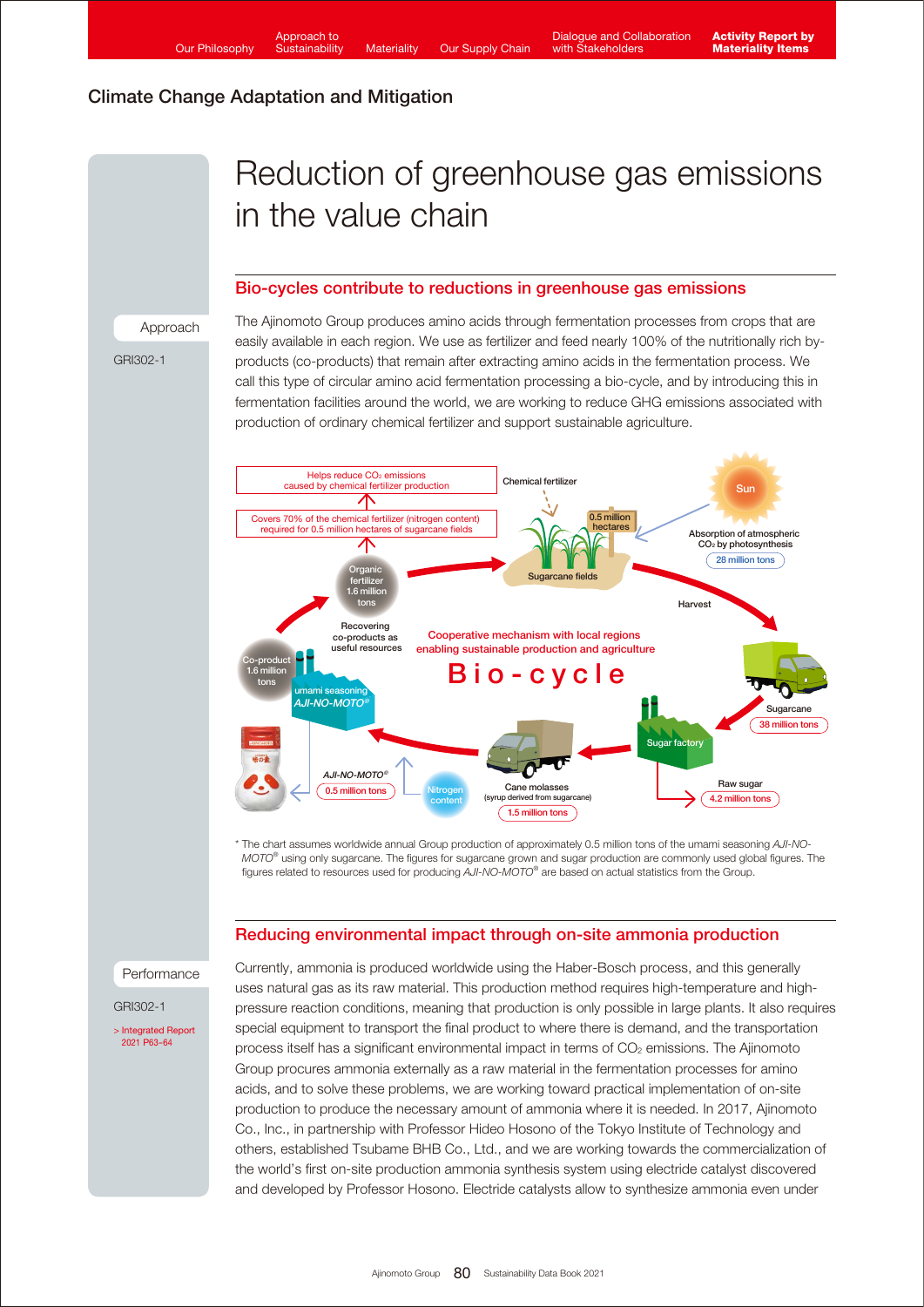low-temperature and low-pressure conditions, which enables production in small-scale plants, something considered difficult to accomplish under the Haber-Bosch process. The small-scale plants can be located in the area of consumption, which will reduce costs and the environmental impact of transportation.

 In October 2019, we completed a pilot production facility at the Company's Kawasaki Plant, launching operations capable of production of several tens of tons per year. We are moving forward with studies with the aim of commercializing this around 2022. We are also developing a green hydrogen production technology to use local renewable materials (wood chips) to produce hydrogen, the raw material of ammonia. By combination of this technology and Tsubame BHB Co., Ltd.'s ammonia synthesis technology, we estimate that the CO<sub>2</sub> emissions generated in the production of ammonia will be cut to one-eighth.





### Participation in RE100

In August 2020, the Ajinomoto Group announced its participation in RE100, an international environmental initiative comprising companies aiming to achieve 100% renewable energy for electricity. Companies participating in RE100 are from diverse fields such as information technology through to automobile manufacturing. Member companies are asked to publicly announce their goals to use 100% renewable energy sources such as solar power, wind power, hydroelectric power, biomass, and geothermal power in their business activities by the year 2050.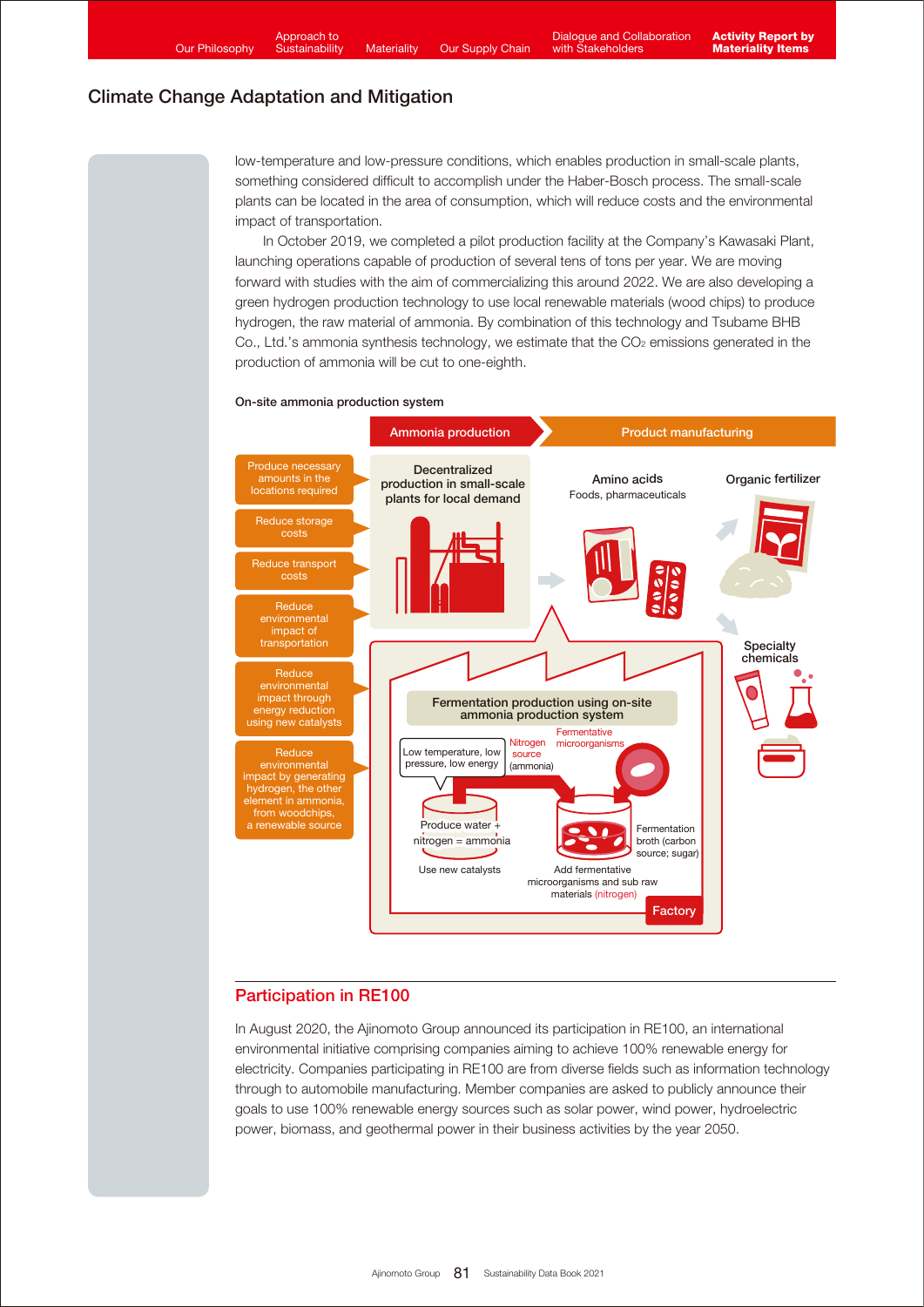Contribution to CO<sub>2</sub> reductions through new magnetic materials

### Climate Change Adaptation and Mitigation

#### Performance

[> Integrated Report](https://www.ajinomoto.co.jp/company/en/ir/library/annual/main/08/teaserItems1/00/linkList/0/link/Integrated%20Report%202021_E_A4.pdf#page=60)  2021 P59

As we enter the data society, we are seeing a rapid increase in demand for semiconductors used in PCs, servers, 5G base stations, and similar, and consequently societal demands for reduced CO2 emissions by making these semiconductors more energy efficient. The electronic materials business is one of the core businesses of the Ajinomoto Group, in which we focus on providing interlayer insulating materials for semiconductor packages. We are leveraging our long-cultivated technical expertise and knowledge and involving stakeholders in the supply chain, and have developed new magnetic materials that enable power savings in ever-faster semiconductors. The innovative semiconductor package substrate attained through use of this magnetic material will contribute greatly to reduce electricity consumption and associated CO2 emissions. The magnetic performance of this material also enables reductions in size of the semiconductor power supply functions, which corresponds to an approximately 1 cm<sup>2</sup> (10%) reduction in size for a package substrate for PCs. This also enables incorporation of a large





Newly developed magnetic materials (Top) Paste type (Bottom) Film type

number of these power supply functions into the semiconductor package substrate at a low cost, which helps with lower component counts thus achieving power savings, and contribute significantly towards the maintenance of a sustainable global environment.

### Management of fluorocarbons

Performance

GRI302-1

The Ajinomoto Group aims to eliminate all HFCs by fiscal 2030 at factories with equipment that use fluorocarbons. Our intent is to switch to natural refrigerants or refrigerants with low Global Warming Potential (GWP) of less than 150 when installing new or upgrading existing equipment.

 In 2001, when Japanese frozen food factories were not required to discontinue their use of equipment using specific CFCs, we started with an initiative to phase out the usage of freezers using these, and as of the end of March 2021, we have eliminated the use of those freezers. This was the first such achievement in this industry, which is still only approximately 20% free of CFCs. Looking forward, we will work towards the full elimination of CFC substitutes by fiscal 2030 and continue to decrease use of fluorocarbons in factories overseas.



#### Switching to fluorocarbon-free freezers in Japan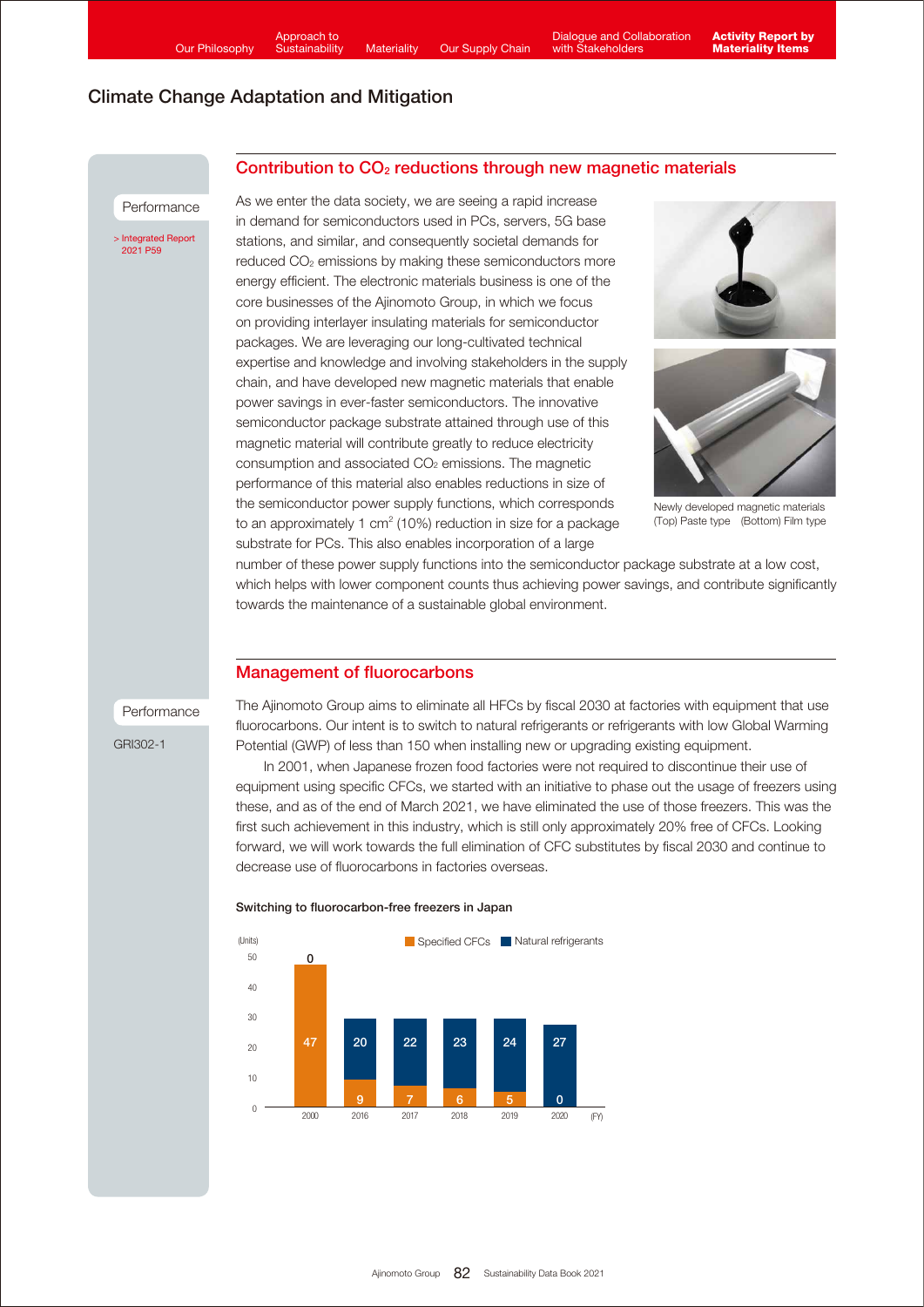### Initiatives in transportation

#### **Performance**

The Ajinomoto Group is working to establish a sustainable logistics system. The F-LINE Project launched in 2015 by six food manufacturers<sup>[1]</sup> operates joint transport in Hokkaido and Kyushu, as well as a joint mainline trunk transport in Hokkaido, in a spirit of compete on products, but distribute in cooperation. Furthermore, a joint logistics company F-LINE CORPORATION, established by five food manufacturers<sup>[2]</sup> including Ajinomoto Co., Inc., aims to provide efficient logistics throughout Japan by initiatives such as joint logistics.

[1] House Foods Group Inc., Kagome Co., Ltd., Nisshin Foods Inc., The Nisshin Oillio Group, Ltd., Mizkan Co., Ltd., and Ajinomoto Co., Inc.

[2] Five companies listed in above [1] excluding Mizkan Co., Ltd.

### Launch of F-LINE CORPORATION, a joint-equity logistics company



### Modal shift percentage

The Ajinomoto Group has pursued a modal shift<sup>[3]</sup> since 1995 in an effort to enhance transport capacity and make logistics more environmentally friendly. During fiscal 2020, Ajinomoto Co., Inc. achieved an overall 85% long-distance transport modal shift by using ships for transport.



Modal shift percentage of Ajinomoto Co., Inc. 500km or more



[3] Selecting rail or ship transport methods to generate a smaller environmental impact. Compared to trucking, railway container and ship transport result in CO<sub>2</sub> emissions at one-eleventh and one-sixth of the volume, respectively.